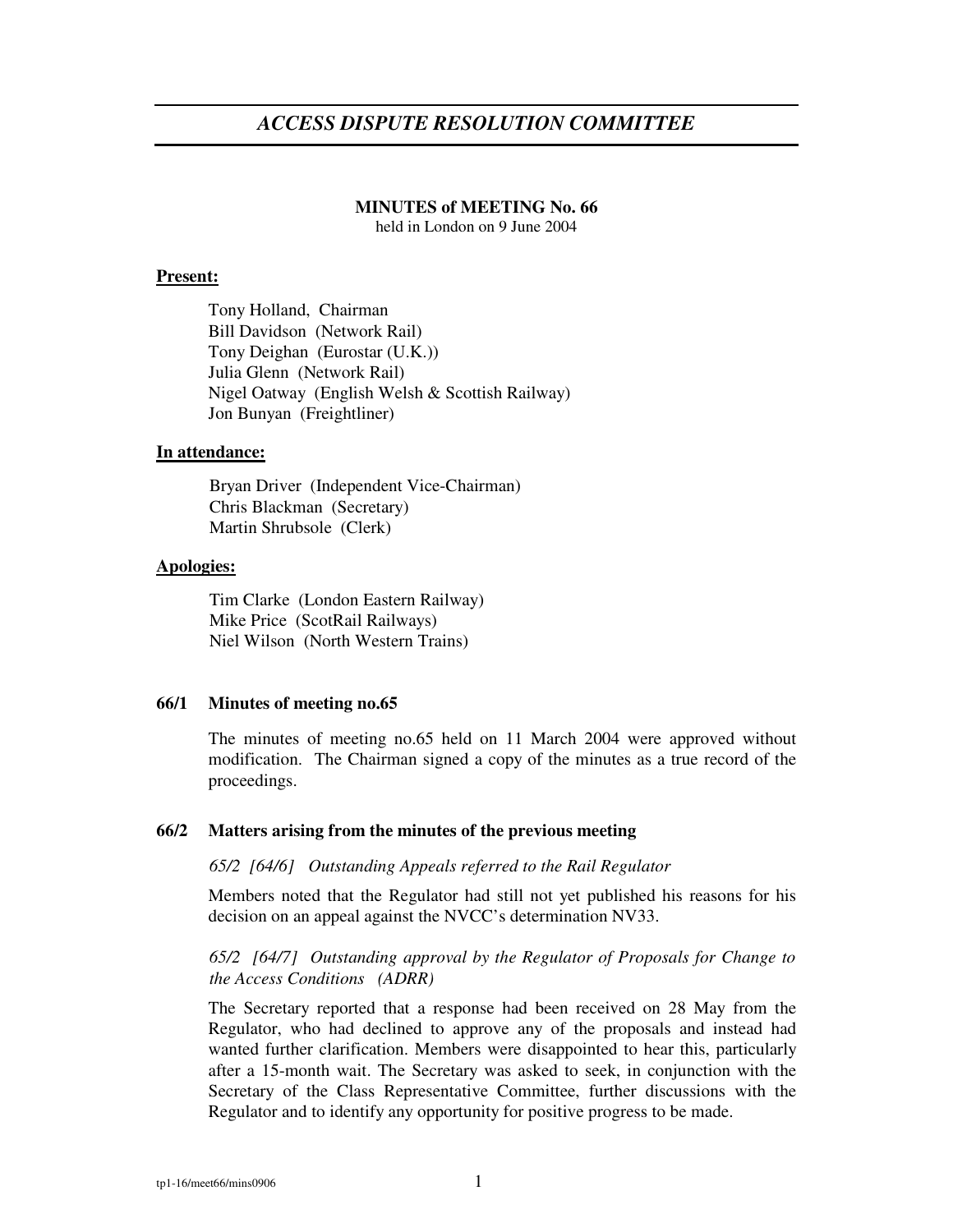### *65/2 [64/10] Renewal of contracts*

With appropriate advice from Wragge  $&$  Co., a contract between the Committee and the Committee Secretary has been finalised. It is expected that this will be signed within the next seven days.

### **66/3 Update on References**

- AD31 The parties, Great Eastern Railway, Anglia Railways and Network Rail, are still seeking guidance from the Delay Attribution Board;
- AD34 The parties, West Coast Trains and Network Rail, and other interested parties have held further constructive discussions. They have now advised that a solution has been found to some aspects of the dispute, and have sought a deferral of the hearing in order to give more time to reach a solution on the remaining aspects;
- AD35 from Great Eastern Railway concerning reimbursement of cost of repairs and renewals of Retail Telecoms equipment at Liverpool Street station; further discussions between the parties are taking place, and if unresolved, the parties will consider using the option of mediation, or, failing that, a hearing will take place in August;
- AD36 from Thames Trains concerning reimbursement of cost of repairs and renewals of Retail Telecoms equipment (at various Thames Valley stations); further discussions between the parties are taking place, and if unresolved, the parties will consider using the option of mediation, or, failing that, a hearing will take place in August;
- AD37 from Thames Trains concerning reimbursement of cost of repairs and renewals of Retail Telecoms equipment at Paddington and Gatwick Airport; further discussions between the parties are taking place, and if unresolved, the parties will consider using the option of mediation, or, failing that, a hearing will take place in August;
- AD38 from Arriva Trains Wales and Network Rail re allocation of delays; this will be the subject of a hearing at the next meeting.

### **66/4 Approval of the Accounts for 2003/2004**

The Secretary reported that the accounts had been prepared, and income and expenditure had been correctly balanced. It was noted that an audit had been carried out on 24 May 2004, and a formal report was awaited. Members approved the accounts for 2003/04, and the Chairman signed the Income & Expenditure sheet.

## **66/5 Preparation of the 9 th Annual Report**

Members endorsed, subject to some corrections, the draft of the report that they had received, and noted that the handbook followed previous year's practice, giving a summary of significant output on all determinations issued in 2003/04.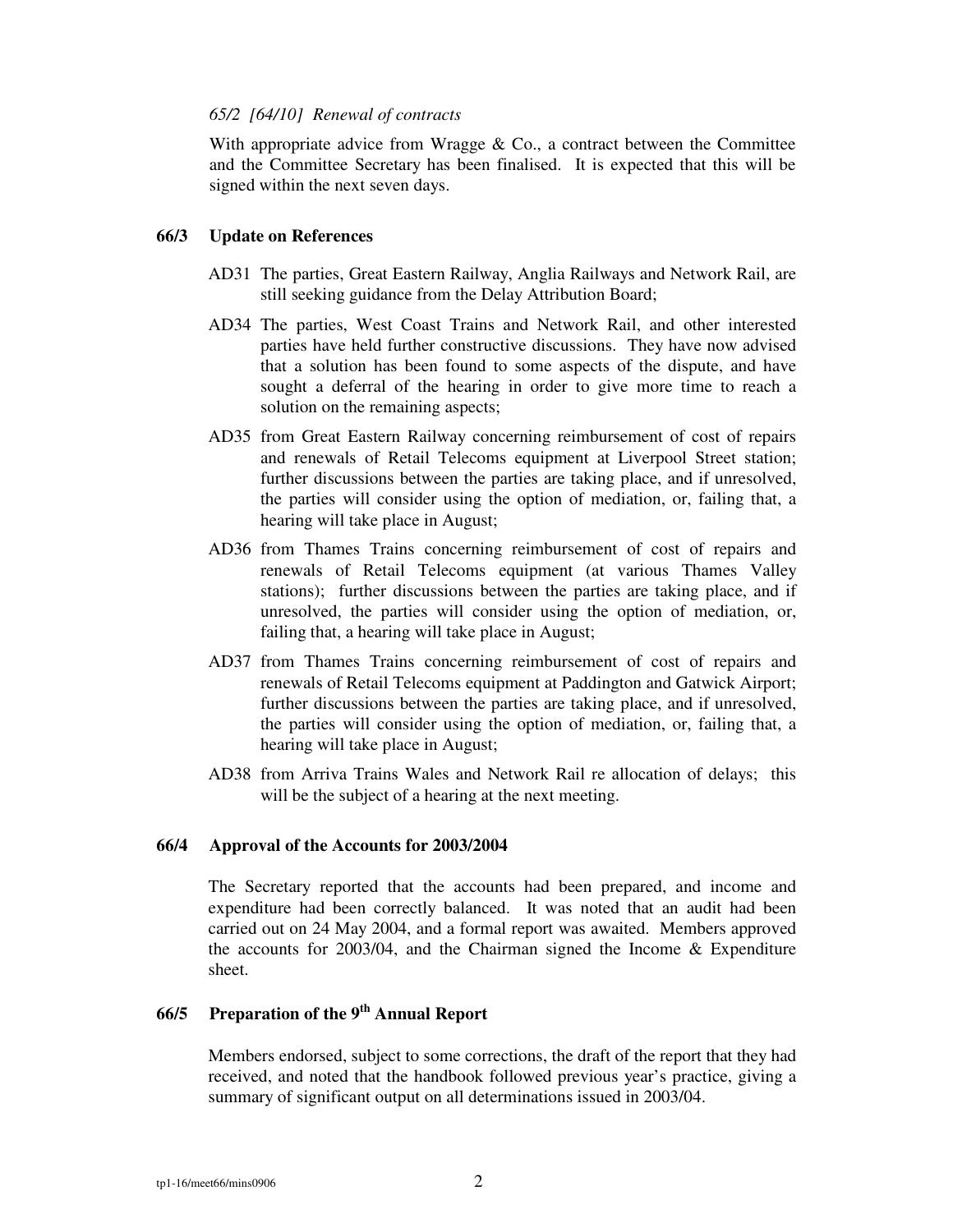Members noted the peculiar circumstances surrounding the hearing of Reference AD32, but agreed that no further comment was required.

**Action:** Secretariat

### **66/6 Changes to the Dispute Resolution procedures proposed by the Regulator**

Members noted that the Rail Regulator had a few days previously issued a document entitled "Reform of the Rail Industry Dispute Resolution Regime (June 2004)" being a consultation document for which responses were expected in less than three weeks from the date of receipt. The Chairman said that he considered that any issues relating to fundamental changes to the structure were a matter in the industry's hands. The current procedures had been in existence for ten years and it was appropriate to review them at this stage. However, he considered, and all Members fully agreed, that the timescale for consultation was absurdly short and considerably less than that prescribed in the Access Condition C5 procedure for making changes to the Track Access Conditions, and the Access Dispute Resolution Rules.

Members were most concerned that there had been no previous discussions, either through preliminary consultation or through the mechanism of a working party, as had been adopted for consideration of proposal for change to other parts of the conditions. Members considered that careful, measured consideration of various options was essential, rather than commenting on one proposed scenario.

Members noted that this consultation was one of three with similar short timescales for responses and the same mechanism proposed for introduction. It was, however, the only one of the three for which there had been no previous consultation. Therefore, Members were particularly critical that responses had been demanded to timescales that were far too short. Further concerns were expressed about the proposals for handing over much of the workload of drafting of decisions, and setting up of meetings and inspection of submissions, to Counsel to the Committee. It was of particular concern that Counsel to the Committee would be in effective control of both the whole process and have sole control of which disputes would go to the proposed tribunals. Members were concerned on behalf of their constituents at the likely significant increase in the cost of running the process, as compared to the existing cost of the ADRC.

Turning to particular sections of the Regulator's proposals:

- 4.26 Sir Anthony Holland commented that he had presided over only two hearings, namely that those relating to NV44 and NV53, which had any significant 'legal' content in his two years as Chairman.
- 4.34 The proposal that Counsel to the Committee should have at least five years qualification with experience in industry, but independent of all industry parties, would effectively rule out any solicitors who work for Train Operating Companies or Network Rail.
- 4.38 the proposals would in effect hand control from the Committee to Counsel. In particular it gives Counsel the right to examine the parties directly. Members were concerned at the prospect of a significant increase in time required at a hearing for the process of drafting, with greater likelihood of